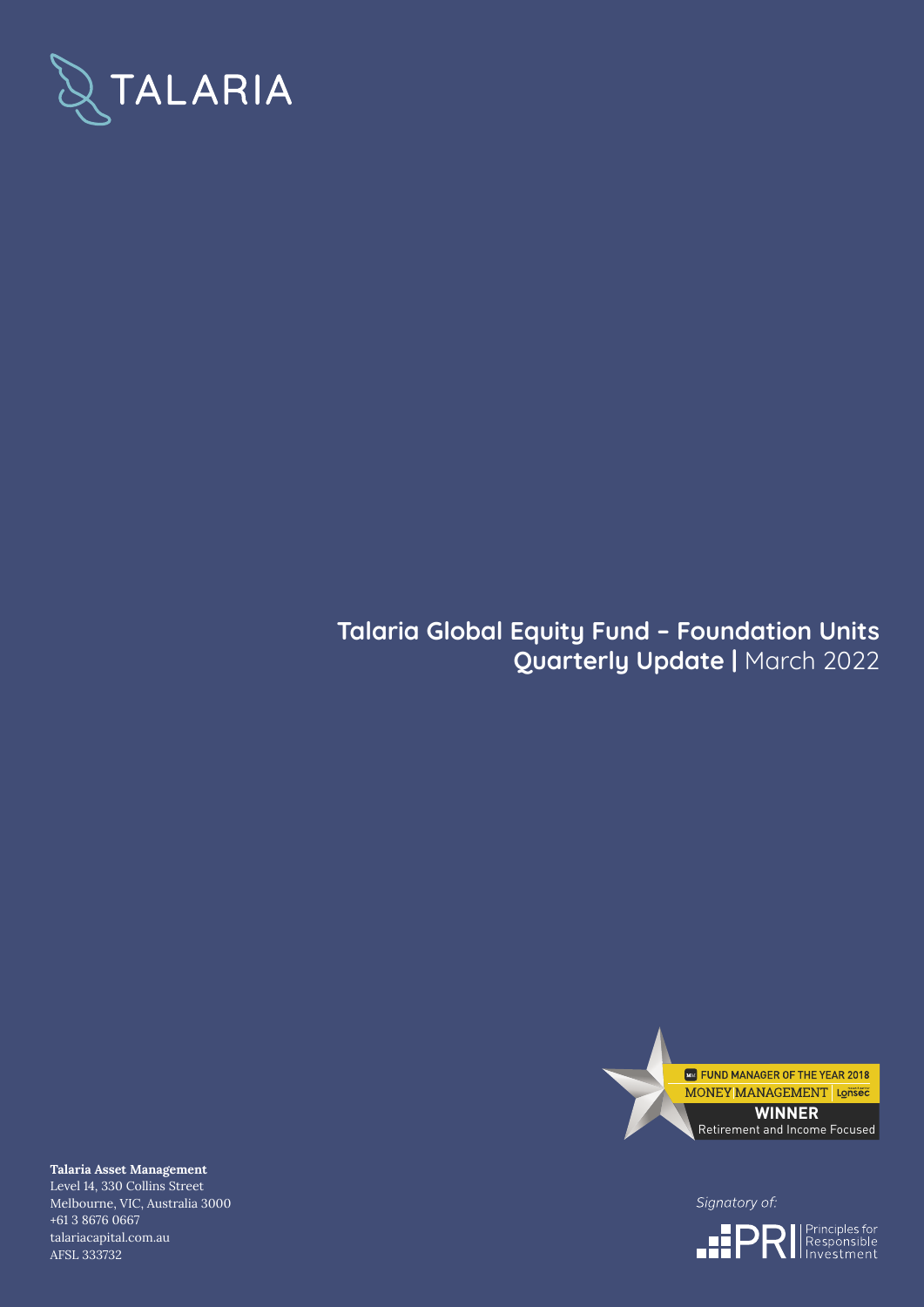

## **Market Insight**

It's numbers not narrative that drive us at Talaria and in what follows we:

- Quantify the expected future returns from the dominant US equity market (spoiler alert 1: they're very low).
- Analyse the level at which bonds are pricing inflation expectations.
- Detail what a bad outcome for equity investors might look like if rates are tightened into a slowdown (spoiler alert 2: not good).
- Look at how to diversify, particularly when mega cap Tech is highly priced, widely held, and vulnerable to the law of large numbers, legislation, and reversals in passive and speculative activity.
- Offer solutions revolving around: sector (highlighting Health Care); region (with a focus on opportunities outside the US) and return type leaning into income where the numbers do the talking,

Unusually however, we want to make some general remarks before getting further into the numbers.

The war in Ukraine is a humanitarian disaster, deeply upsetting and has serious political and economic implications, some of which are playing out already. We don't intend to lay these out here. Suffice it to say that what was already a complicated world for investors prior to Russia's invasion has become even more challenging.

Ukraine aside, we are at an historic juncture for financial markets. For decades monetary authorities, which have made themselves the key players in those markets, have not had to cope with inflation. Indeed, if they have had an inflation challenge it's been about falling rather than rising prices.

However, through factors including extreme monetary and fiscal stimulus, supply chain disruptions, low unemployment and fossil fuel disinvestment, major western economies are now facing high inflation. Following EM central banks, which were already raising rates last year, US and European central banks have signalled their intention to withdraw QE and raise rates. Indeed, as we write, both the Fed and the Bank of England have recently hiked.

At the same time, lead economic indicators are heading downward, with the added wrinkle that they are likely to fall further given that inflation itself has a strong negative correlation with future economic growth. This relationship is intuitive given that inflation acts as a wealth tax on, say, the consumer, by reducing disposable income. Headlines in the UK "Heat or Eat?" capture the dilemma of high energy prices in winter.

This potential combination of rising interest rates and falling growth is unusual and dangerous. Central banks want to work to support economies as they did during the GFC and the pandemic, but the risk of inflation expectations running out of control is so material they are likely to prioritise subduing prices over buttressing economic growth.

As we detail later, the consequences of this set-up in the past have been significant drawdowns for equities.

We have written repeatedly that investors need to spend less time on predicting the future and more on thinking about how they are placed if certain things come to pass.

We don't know if there is an easy escape route from these problems but acknowledge there may be one. What concerns us is that so many investors are positioned for this potential escape to happen, with too few facing up to the challenges. We have already seen what that might mean, with intimations of trouble last September and material drawdowns this quarter.

We can only repeat what we have said in previous publications. It is essential that equity investors protect themselves by diversifying. They should look for regions other than the US, sectors other than tech, styles other than momentum, active rather than passive strategies and, perhaps most important of all, prioritise income over capital appreciation as a component of total return.

### **Starting point and US equities' lost decade**

There's an old joke about one person asking another how to get somewhere. The answer: "First off, I wouldn't start from here."

That punchline works for an investor looking for a decent return from the highly priced S&P 500 because you really wouldn't want to start at this level. Valuation drives long-run equity returns. With the expected return going down as the valuation goes up, an investor should aim to buy when cashflows are under rather than over-valued. This may be obvious, but it's an obvious point that many have forgotten.

Robert Shiller, a Nobel Laureate economist at Yale, provides data and graphics for his Cyclically Adjusted Price Earnings (CAPE) which is the S&P's current price divided by the 10-year inflation adjusted moving average earnings. At the end of February, the CAPE was in the 98th percentile of history, which, apart from the tech bubble, is about as high as it's been since 1880 (chart below).



**Shiller Cyclically Adjusted Price Earnings and Bond Valuation (Percentile)**

*Robert Shiller/Yale University*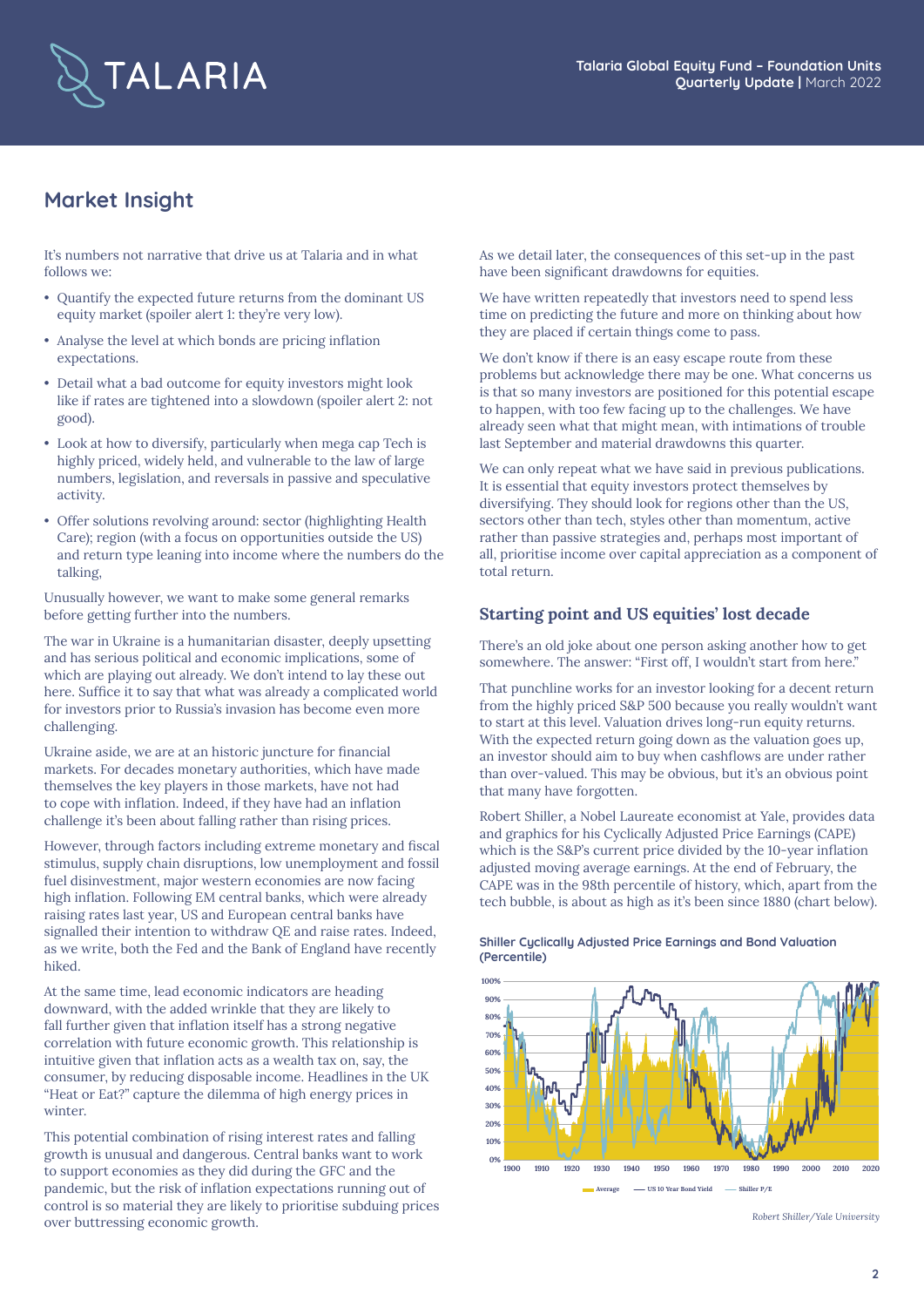

At today's level the 10-year expected return from the S&P500 assuming margins stay at today's record levels, the index holds its lofty valuation and the average sales growth of the last 20 years - is achieved is less than 4% nominal which is a small number in anyone's book.

In December 1999, a popular explanation for the all-time high CAPE was that you couldn't put a price on Tech shares that were changing the world.

*This was another unhelpful rationale: an investor who bought the S&P500 at the start of 2000 had lost more than 4% ten years later. There's a reason that they refer to the noughties as the lost decade.* Whether these expectations are reasonable is far less important

However it's not all bad news. There are still attractively valued individual shares in the US if you look for them, other regions are less expensive, and income can help. However, it's important to understand the starting point - and for investors in US shares today it's not a good one.

#### **US bonds price in low average inflation for the next decade (Is the market blind to the numbers?)**

Let us repeat one more time - market participants spend too much time on forecasting and too little on positioning (who owns how much of what).

Positioning in US Government Bonds is particularly important because they provide the risk-free benchmarks that investors use in pricing other assets, driving the narrative that low longterm rates justify high equity valuations. That this narrative has been accepted can be seen in the fact that – like equities - bonds stand at their 98th percentile valuation since 1881 (chart above). 60/40 has never offered such low prospective returns nor risk.

Despite inflation reaching levels not seen since the 1980s, investors in Treasuries remain unmoved by the idea that this material pick-up will be anything other than short-lived. For example, twenty years of data which predict average expected inflation over the next decade derived from US bond prices (chart below) show:

- Average inflation priced into US bonds for years 1-5 is 3.5% and years 6-10 is 2.2 %.
- Although 3.5% is the highest over the period, the 6-10 year is well within the range.
- It's unusual for near-term to be priced higher than long-term inflation and the difference between the two has not been wider over the period.
- This suggests that the market is confident of the Fed correcting what it sees as a modest short-term policy error.



**US Treasury Market average inflation expectation for years 1-5, 6-10 and the difference**

*Source: St. Louis Federal Reserve, Talaria*

than the fact that they exist, because they are the foundation upon which investors have built a tolerance for the lofty US equity market valuation we described above. When investing in an expensive US equity, it's important to understand the risk being taken on. A share, ETF, or Index fund may have a wonderful story attached to it but most of its price action may be explained by the direction of the bond market.

Moreover, even if current fixed income positioning proves prescient, a good outcome would still only be that the S&P 500 delivers a decade of poor average returns - because the maths says it must.

This then begs the question: "Well if that's a good outcome, what would a bad one look like?."

#### **A bad outcome**

We have seen bad outcomes in circumstances that resemble those of today. However like imagining a world without internet, they occurred before the majority of current investors started investing and so they are not well known.

The Fed has turned hawkish just as leading indicators say the economy is about to slow. Since November last year it has moved from prioritising full employment to prioritising inflation management through the planned removal of QE and the raising of short-term interest rates.

This combination of growth slowing with interest rates rising is uncommon, but Strategist Francois Trahan has identified four times in the last fifty years when the Fed has raised rates in the face of a weakening economy (table below). Each time there was a material drawdown in the S&P 500, once simultaneously and in other all cases shortly thereafter.

#### **Long-term yields up amidst lower PMIs**

| <b>ISM Peak</b>  | <b>FFR Peak</b> | 10ur Change | Subsequent S&P<br>Performance |
|------------------|-----------------|-------------|-------------------------------|
| January 1973     | May 1974        | 1.0%        | $-43%$                        |
| <b>July 1978</b> | February 1980   | 4.2%        | $-24%$                        |
| March 1988       | February 1989   | 0.8%        | $-13%$                        |
| May 2004         | June 2006       | 0.5%        | $-52%$                        |

*Source: Trahan Macro Research*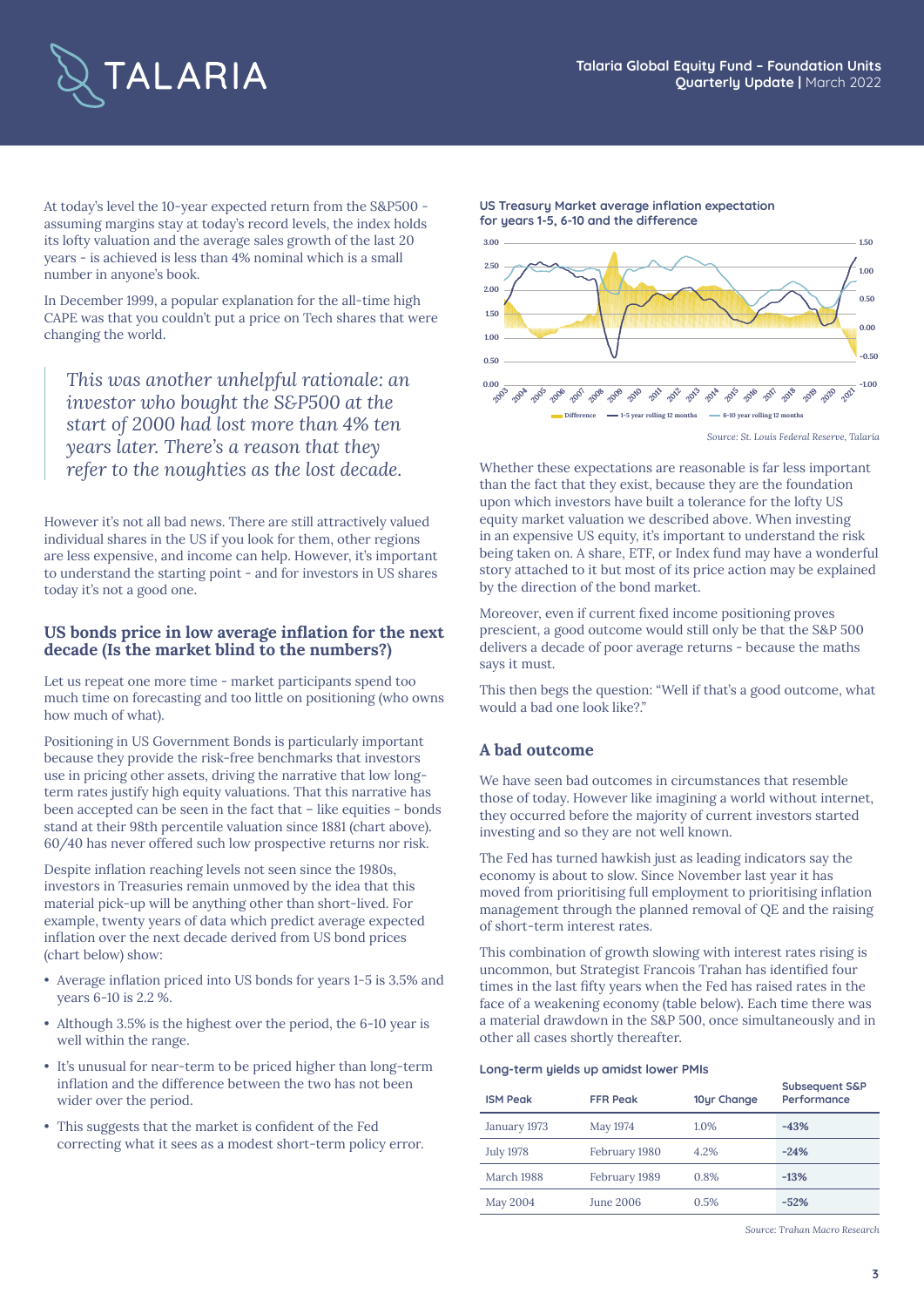

Such pro-cyclical tightening (i.e. exacerbating any downturn) would fly in the face of the idea of the "Fed put", the notion that US monetary authorities will ride to the rescue if equities weaken materially, and the hope that Fed's safety net has become even more equity market friendly now that it takes financial conditions into account.

However, equity investors should not kid themselves that shoring up their holdings is as high a priority as stamping out inflation. As Robert Samuelson said of the 1970s, "The lesson of the Great Inflation is that inflation ought to be nipped in the bud: The longer we wait, the harder it becomes." (The Great Inflation and its Aftermath).

The Fed cannot afford to let inflation expectations run out of control as it did with dire consequences in the 1970s, but keeping those expectations in check will challenge both economic growth and financial markets.

#### **The growth equities' challenge**

The usual rule in equity investing is that when growth is scarce buy growth, when growth is abundant buy value.

If the Fed gets on top of inflation at the expense of growth, then it is reasonable to assume that investors will follow this rule. The problem is that Tech is by far the heaviest weighting in growth indices and yet has a number of challenges:

- Valuations are already very high. Again, this means returns are likely to be low and shares are vulnerable to disappointment (think Meta and Netflix by way of example).
- The law of large numbers means growth is becoming harder to achieve. For example, if Amazon delivers its consensus forecast sales growth over the next three years its sales will go from USD 470bn in 2021 to USD 730bn in 2024. The incremental USD 260bn is like adding more than Microsoft to its top line.
- As the Tech sector growth has been so strong, it has masked and cyclical elements, but activities including the manufacture and sale of big-ticket consumer goods (iphones), advertising and supply of discretionary entertainment (streaming services) can't be invulnerable to the cycle.
- If the almost unimaginable amount of capital pouring into Tech doesn't have a negative impact on profitability for some of them it would fly in the face of economic wisdom. If the counter argument is one of winner takes all, the answer is that not everyone can be a winner. Who will win in content for example?
- Although legislation moves at a glacial pace, it increasingly looks as if the US will begin to crack down on what it sees as anti-competitive and/or unethical practices.
- Investors are already over-weight Tech. Looking at the biggest asset gatherers among global equity funds in Australia last year, all were highly correlated with the Nasdaq





*Source: Talaria, Morningstar to 31 January 2022*

- Given its large weighting in indices, Tech is highly exposed to passive investors. When markets are rising, passive can be a cost effective way to be in equities. However, passive investing's performance chasing and buy high, sell low approach is a problem in a poor return world.
- Tech shares are vulnerable to speculative activity. By way of example, the TQQQ ETF which amplifies any move in the Nasdaq by a multiple of 3 via the use of leverage has seen positive inflows in 11 of the last 12 months to the end of February.

#### **What diversification looks like in this challenging environment**

#### **1/ Income or "I like those odds"**

At the risk of stating the obvious, total return from equities comprises two elements: capital growth and income. We find it hard to over-emphasise the importance of income at this juncture. Investors focused on the stellar capital component of returns may find income easy to dismiss. However, the data are clear.

Looking at the US equity market, long-term contributions to total return have been neck-and-neck, 49% income to 51% growth. It is true that over the shorter term, the mix ebbs and flows but the lesson is that the income component contributes considerably more when the starting valuation of equities is relatively high, as is the case today.

The chart below shows the capital contribution on a 5-year basis when the market ends at a Shiller P/e in the most expensive quintile. Unsurprisingly when multiples end in the most expensive quintile – more of the return than average is due to capital growth, but income then dominates returns over the next 5 years. Indeed, the median contribution from income over the next 5 years is 69%. More sobering is the fact that 45% of the time more than 100% of the return to equity investors comes from income.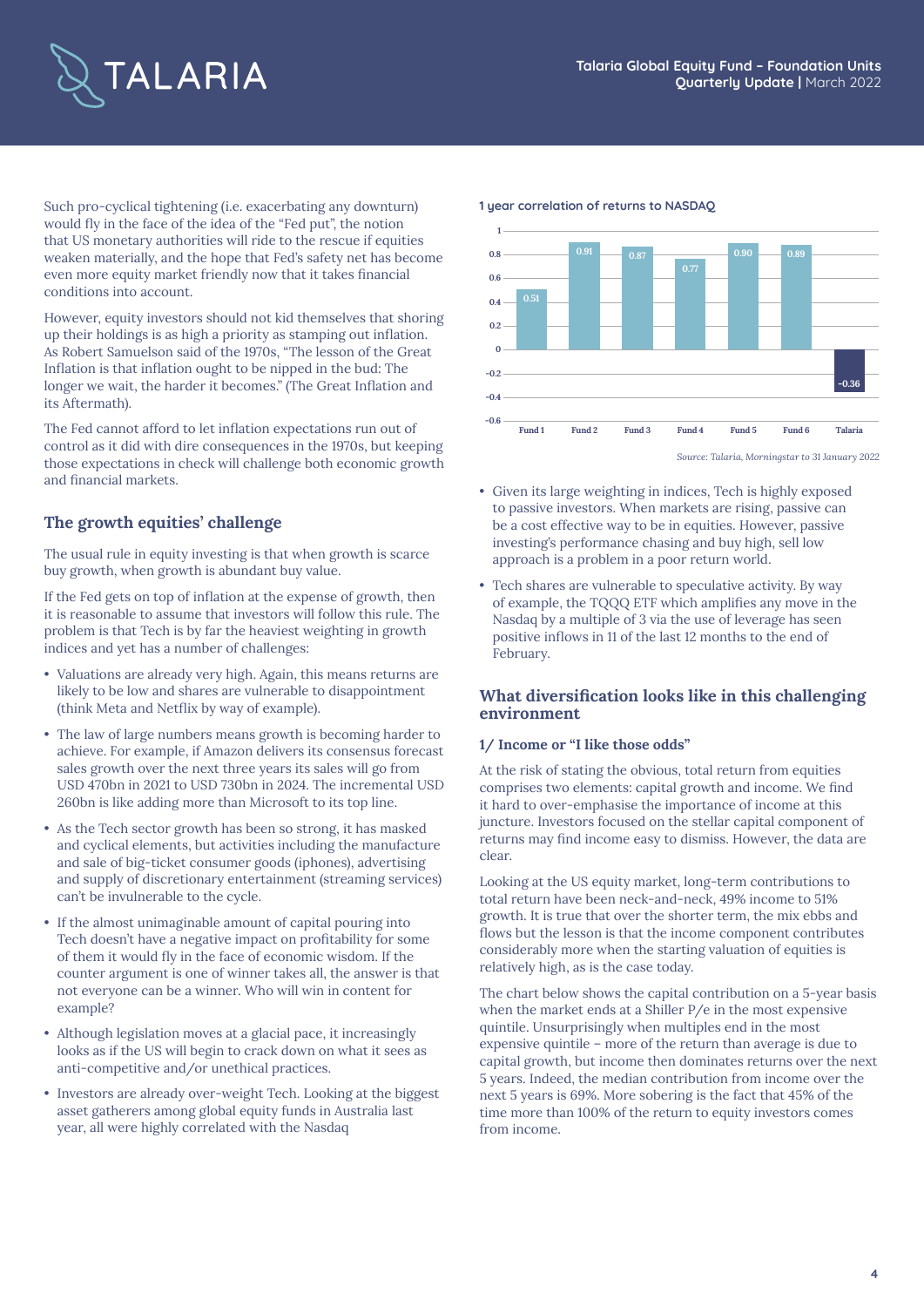

#### **The Crucial Role of Income**



To the end of 2021 capital had contributed 90% of total returns in the prior 5 years, a level only exceeded 2% of the time going back to 1876.

*From this starting point the prognosis for income as a component of total return is startling - in the subsequent 5 years more than 100% of returns has come from income 90% of the time.*

Given the above – investors should lean into income and away from capital growth. This does not just mean gaining exposure to dividends. It also means using all sources of income available including option premium – which is exactly what we at Talaria have done successfully since inception. Not only does our process generate materially higher income, but, unlike dividend funds, suffers less in market drawdowns, is not subjected to sector concentration risks, and doesn't suffer from the fact that equity dividends are at management and the Board of Director's discretion.

#### **Talaria Income Generation 2011-2021**



*Source: Talaria Bloomberg*

#### **2/ Style and Sector**

Although we are bottom-up investors and sector agnostic, an understanding of sentiment, positioning and valuation informs our investment process.

The PE relative chart below shows what areas are in or out of favour versus the market and the past. A number of the sectors that have high correlation with fixed income, the so-called bond proxies, look expensive: Tech, Consumer Discretionary, Communication Services and Utilities. Given the move in Treasuries and the concerns over inflation, this is somewhat surprising.

At the other end of the scale, Materials, Financials and Energy offer good value and diversification.

#### **Current Sector Forward P/E Premium (Discount) Since 2005**



*Source: Bloomberg, S&P Dow Jones Indices*

One of the outstanding opportunities is in Health Care, which is a non-cyclical sector actually trading cheap versus the past. This is not its only attraction.

StateStreet Advisors provides information on client holdings and, according to its data, Health Care is the second most underweight sector after Real Estate. Not only is Health Care under-owned but it also has defensive characteristics. For example, it has not experienced a down year of earnings' forecasts going back as far as 1996. Looking at a company level, we have found shares of pharmaceutical majors and drug distributors that offer excellent value. Johnson & Johnson, Sanofi, Novartis, and Roche are currently in our top 10 holdings as part of our 29% healthcare exposure.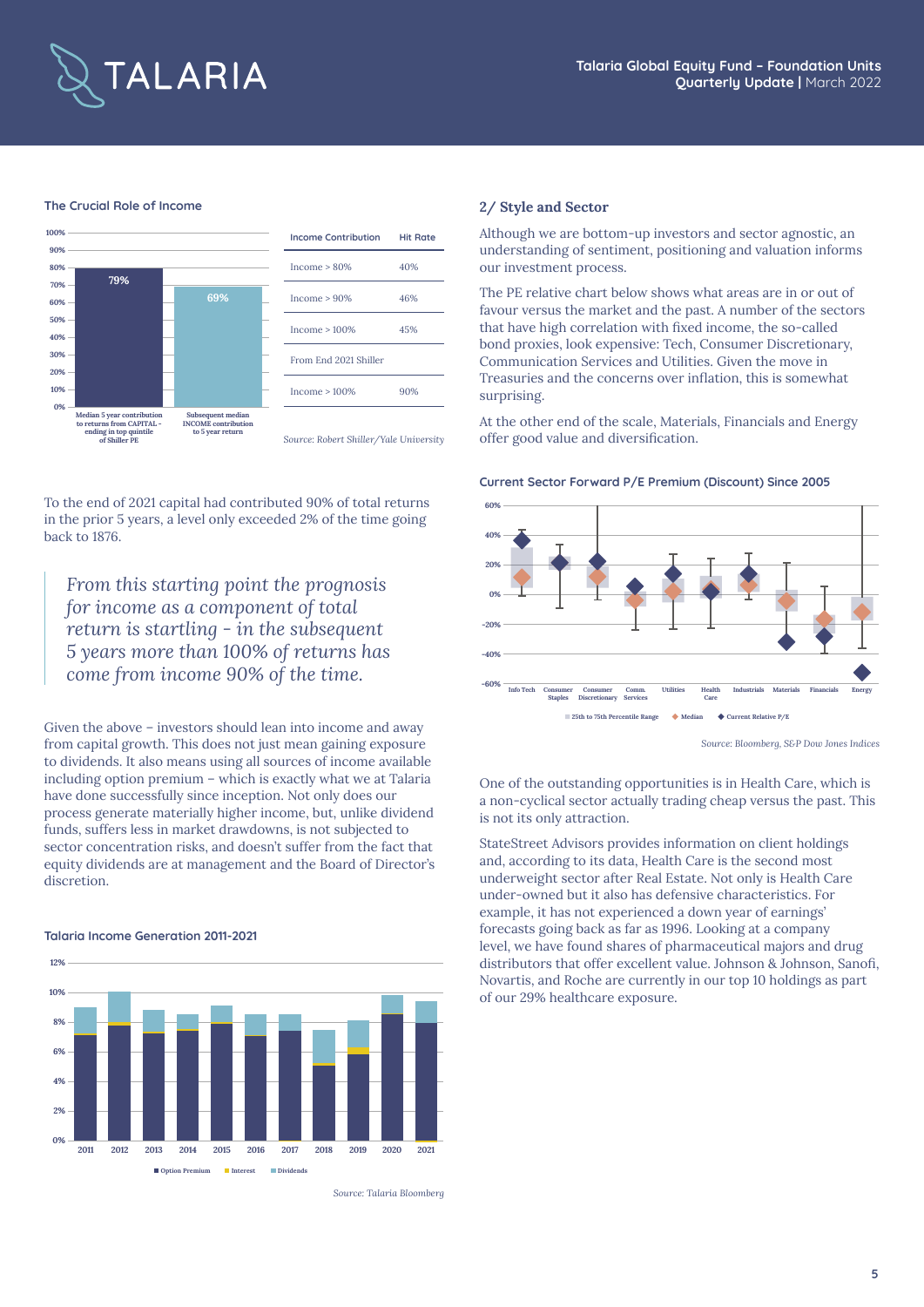

#### **3/ Region**

On a regional basis, the only equities' game in town since the GFC has been US stocks. This may be to exaggerate for effect, but it's clearly not a million miles from the truth, as the chart below illustrates.

#### **US Dominates Globally**



*Source: Bloomberg*

In terms of valuation, the US now trades at a material premium to global indices. There may be good reasons for this, but they don't change the maths underlying prospective returns. On a PER of 19.8, the S&P offers an earnings' yield of just under 5.0% compared to just under 6.0% for Europe and 6.5% for Japan. These may seem marginal differences but over time a 14% discount to the US for Europe and a 24% discount for Japan are meaningful.

#### **Conclusion**

At what is a difficult time in the world and in financial markets, our key message remains that investors are positioned for a resumption of the status quo: a return to a world of low inflation, low interest rates and moderate growth.

Even if these expectations prove to be correct, high equity valuations in the US and Tech mean that the outlook is poor for long-run returns in the two areas that have dominated performance and portfolios since the GFC. Furthermore, on the way to this posited benign future, markets are having to negotiate a rare and dangerous combination of Fed tightening into a weakening economy. This is a serious challenge.

The necessary and best solution is to diversify. This means embracing income as a component of return, value as a factor, regions other than the US and sectors other than Tech. Doing this will by definition reduce the concentration risk to which so many investors are exposed. It will also increase alignment to areas of the market that promise meaningful upside.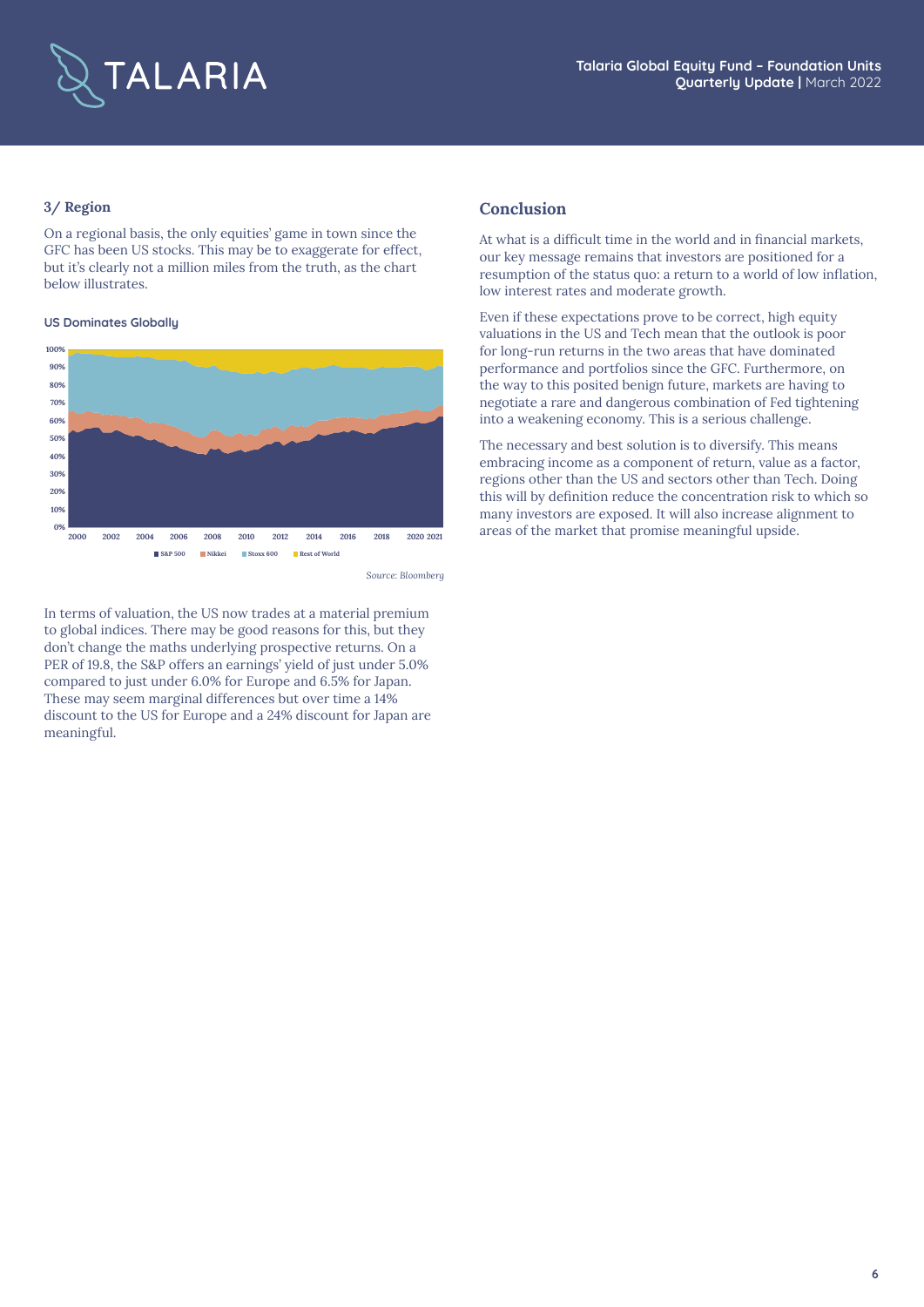

## **March 2022 Quarterly Performance**

**Equity markets came under significant selling pressure during the quarter as Russia's invasion of Ukraine, elevated inflation and increasingly hawkish central banks all weighed on sentiment. Despite seeing some reprieve in March, the medium-term outlook for equities remains challenging given high starting valuations and the paradox of inflation-induced rate rises into a rapidly decelerating economic environment.** 

While most equity indices fell over the quarter, the severity and indeed cause of weakness, varied across regions. Rate rise concerns weighed disproportionally on US markets given their higher multiples with the NASDAQ and S&P500 down 9.1% and 4.9%, respectively. Geographic proximity to hostilities alongside economic exposure to Russia/Ukraine appeared to be the only determinant of performance in Europe. With that, the German DAX was the worst performer, down 9.3%, followed by the CAC40, down 6.9%, while the UK FTSE actually finished up 1.8%. In Asia, US de-listing friction, ongoing economic softness, and geopolitical tensions saw the Shanghai Composite fall 11% while Japan's Nikkei225 was lower by 3.4%.

Quarterly performance also varied significantly on a sector basis. The absolute standout was Energy, up 30% as supply risks and more robust demand saw oil prices rally 40%. Broader commodity price inflation also helped Materials, up 1.5%, while Utilities benefitted from risk-off positioning to finish up 0.8%. In contrast, Consumer Discretionary, Telco and IT all finished down more than 10%. There were plenty of drivers with waning consumer confidence and margin pressure weighing on Consumer stocks, while rate rises, and a few disappointing results impacted the Telco and IT sectors.

The AUD finished up 3% against the USD courtesy of commodity price strength with the Bloomberg Commodity Index up 25%. VIX finished the quarter largely unchanged at 19, having reached a high of 30 in early March following Russian's invasion of Ukraine. Yields on 10-yr US Treasuries closed at 2.39%, up 88bps since the beginning of the year.

Against this backdrop the fund delivered a return of -0.38% impacted by the strength of the Australian dollar, while the 12-month return was 10.69%. This has been achieved with substantially less market risk.

#### **Distributions: The Fund paid a March 2022 quarterly distribution of 5.52 cents per unit taking its 12-month income return to 5.54%.**

Our holding in German-based agricultural/pharmaceutical group, Bayer was the biggest contributor to performance during the quarter. This followed a strong set of Q4 numbers where the long-troubled Crop Science segment delivered better than expected results. The past couple of results have also gone some way at allaying concerns around Bayer's drug pipeline and the earnings outlook for its Pharma division. The net of all this has seen earnings estimates increase materially over the past few months, translating into strong share price performance.

Canadian-based oil producer, CNQ, was also a big contributor to performance during the quarter. As a direct beneficiary of higher oil prices, the company has enjoyed a significant uplift in earning allowing it to increase dividends, buyback more shares and reducing leverage. However, following recent share price strength, we no longer feel the shares offer compelling value. Hence, while CNQ has been a long term and very profitable investment for the Fund, we are now looking to exit this position on valuation grounds.

As always, there were also detractors with our holding in Frenchbased food services and facilities management company, Sodexo being the biggest for the period. Shares sold off sharply after the company announced that Chairwoman and founding family member, Sophie Bellon, will become the group's new CEO. This followed a lengthy external recruitment process.

A poor HY result immediately post month-end (disappointing organic/margins outlook) has also seen Sodexo's shares re-test their intra-quarter lows in the mid-60s. However, a lot of these headwinds are cyclical in nature, and we believe Sodexo's longerterm prospects remain well intact. For example, management have re-affirmed medium term EBIT margin targets of 6% (~100bps above current levels). Given undemanding multiples and limited balance sheet risk, we think the shares offer compelling value around current levels.

During the quarter, the Fund exited its positions in French super/hypermarket operator Carrefour, US-based fertilizer CF Industries, and Swiss-based insurer Swiss Re. In terms of new holdings, the Fund initiated positions in Henkel, Roche, and Alibaba. The Fund also gained exposure to Japanese telecommunications company, NTT which we discuss below.

NTT occupies a dominant position in one of the most profitable telco markets globally (>40% share), led by a strong management team who have demonstrated good cost discipline. For example, despite NTT's Mobile ARPU falling ~20% since 2012, Mobile EBIT is up! We were also impressed by NTT's cash generation abilities and capital allocation strategy which has contributed to EPS growing by ~170% since 2012. Encouragingly, this momentum is set to continue with NTT targeting FY23 EPS of ¥370 (~20% above current levels) thanks to more cost-cutting and buybacks. Trading on a prospective P/E of 10x (based on FY23 EPS targets), the share is good value.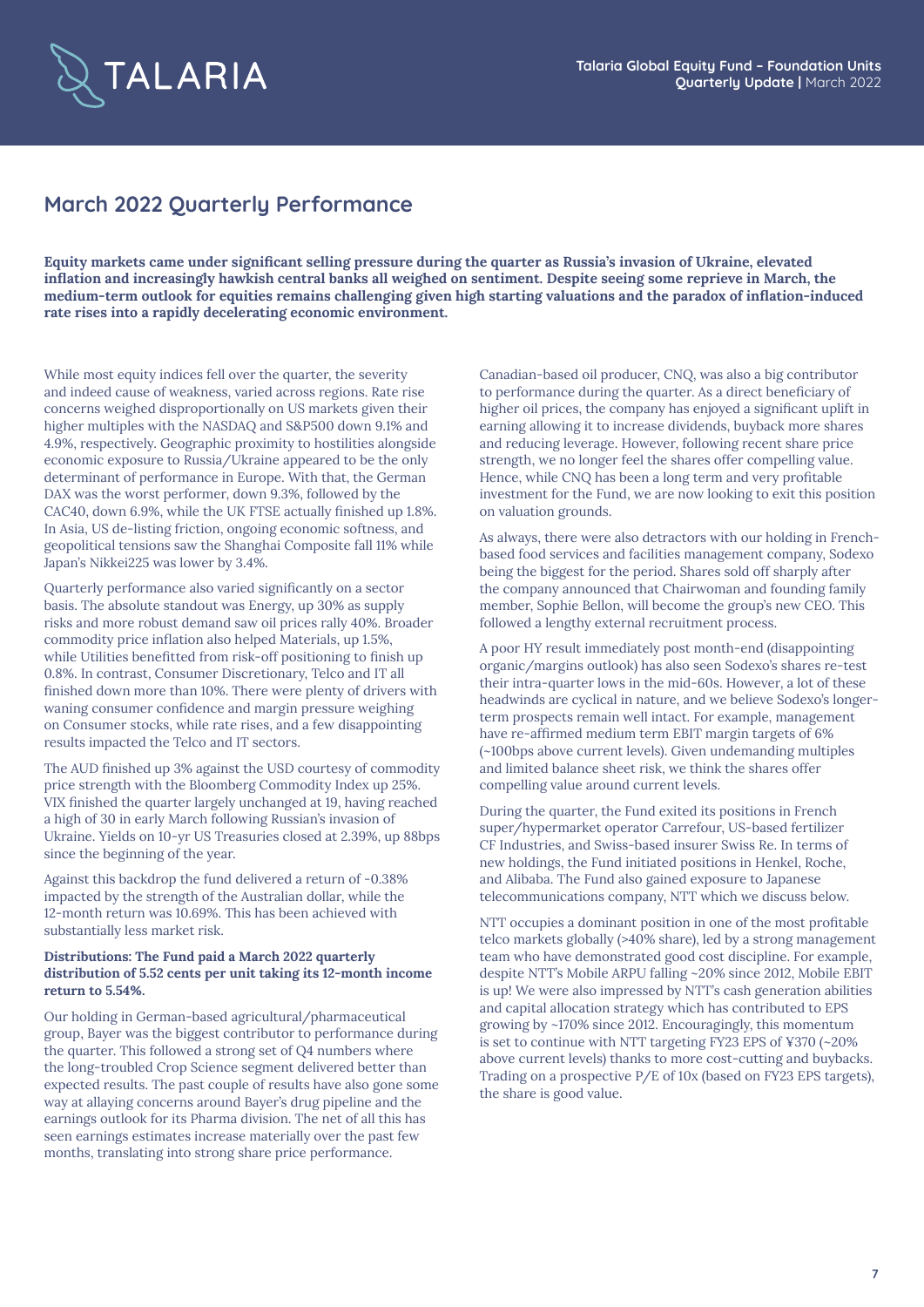

## **Stock in focus: Alibaba Group (HK: 9988)**

#### **Process**

Alibaba is not just an interesting investment in its own right but also a good example of how our investment process works. One of the questions often posed to fund managers is "what's your ideal share", and many have a single template with which to provide an answer.

At Talaria, the process provides the template and the template changes as the market moves through different regimes. Importantly, it's neutral towards sector and geography. As long as a share is not in those limited areas of the market in which we do not invest because of ESG, then we will look at it if it meets our screen's criteria. This approach means that we mitigate the risk of the well-known behavioural biases that challenge all asset managers.

Whilst the Fund's exposure to the Technology sector has been low, this has been a function of the process. We do not have a negative view on Tech per se; dominant market positions, asset light business models, high returns, and exceptional cash conversion are attractive characteristics that many of these companies share. At one point or another, the investment team has conducted extensive analysis on Facebook (now Meta Platforms), Apple, Logitech, Cisco, Oracle, Intel, and Check Point, to name just a few.

Nevertheless, although we are sector and geography neutral, we care very much about valuation. As part of our valuation methodology, we spend considerable time trying to determine a business' normalised earnings. This is our measure of what we believe are a business' true economic profits, adjusting for numerous economic costs not immediately obvious in company accounts. In the short run the market is often prepared to ignore accounting policies that may disguise many true economic costs such as restructuring charges, pension liabilities, stock-based compensation, and depreciation versus capex.

In the long run however, these costs tend to be recognised and incorporated into the share price, thus crystallising the gap between a stock's apparent and true valuation. It is in this context that we model normalised earnings, allowing for these adjustments today that the market should come to recognise over time.

Alibaba first came onto our screen in Sept-21 when the Hong Kong listed shares closed the month at some HKD\$140 down from over HKD\$300 in October 2020. As a Chinese Tech share it's the sort of stock that might be easy to ignore as too difficult, but our process determines what we look at it, and having looked at it closely we think it's a sensible investment.

#### **Investment case**

With its price having collapsed in the face of the pulled Ant IPO, a regulatory crackdown and a clash between management and government, Chinese Tech giant Alibaba's share offered great value as we were gaining exposure to it this quarter.

High implied volatility which is indicative of the market's fears, meant that we were able to sell puts at an average strike price of HK\$91 despite the share trading at an average price of some HK\$110 over the period. At this level, we calculate that the stock offers a free cashflow yield of about 11%. Furthermore, without owning the stock we were able to generate equity like returns of 27% annualised on the cash backing the commitment to buy the shares through the options.

Whilst there are downside risks, the attractive valuation, a strong balance sheet, and leading market positions in Cloud and Logistics mean the investment proposition is highly attractive. At some HKD\$177/share, or 60% above levels at the time of writing, we think Alibaba would still only be trading at fair value.

#### **Growth opportunities**

Despite its core marketplace business facing significant cyclical and structural headwinds, Alibaba remains one of the dominant eCommerce platforms globally with 1.28bn customers across the world. It also has excellent and perhaps underappreciated growth opportunities in Cloud and Logistics.

With a 30% market share, Alibaba Cloud is the largest operator in a rapidly growing market (Q3 cloud sales +19%), and looking at the comps, the division should make operating margins as high as 40% once it reaches scale.

#### **Global Cloud - Sales vs EBIT Margins**



*Source: Talaria, Company Reports*

The group is also developing an extensive logistics network across China's interior and select overseas markets to improve fulfilment execution. While this is consuming material amounts of cash up front, at completion it will be a strategic and valuable portfolio of transport and distribution assets across one of the fastest growing consumer markets globally.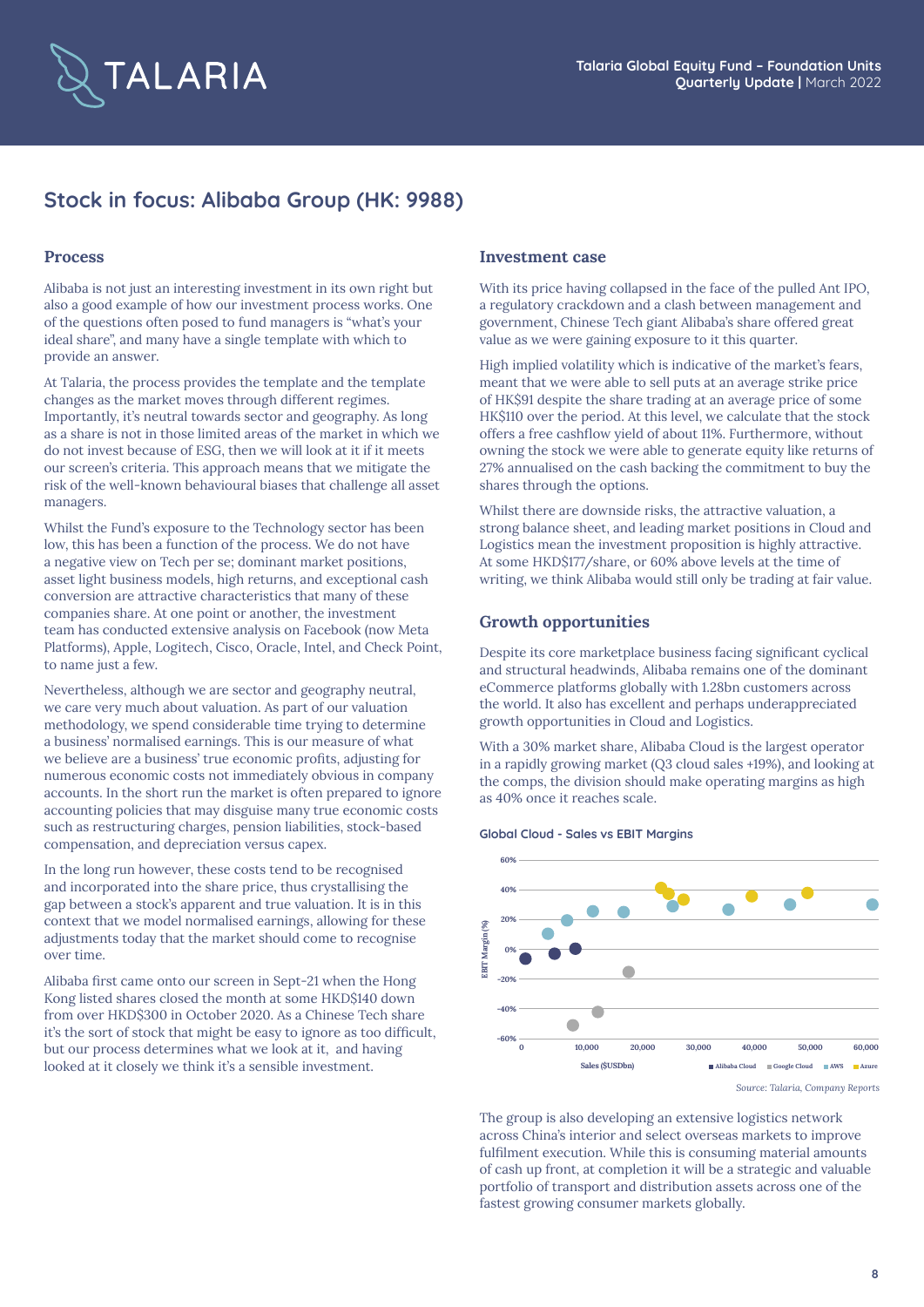

### **Valuation highlights**

There are always complexities in arriving at a valuation and Alibaba is no exception. We have taken a conservative approach and highlight three areas to give a flavour of our cautiousness:

• The key challenge surrounds the profitability of the online marketplace business. With EBIT margins of over 55% the division is overearning, but regulatory intervention and increased competition are rapidly having an effect. We use an EBIT margin of 30% in our model, which is less than half the level it achieved as recently as 2020 and is more consistent with the comps.

#### **Alibaba - Marketplace Business**



*Source: Talaria, Company Reports*

• As discussed above, we consider items such as restructuring, impairments, and pension charges. These are true economic costs, not usually included in headline company earnings, but essential to an understanding of a share's true worth. We make a significant adjustment in adding back annual impairment charges which have totalled RMB78bn since 2014. We also add back share-based compensation payments (SBP), which in FY21 totalled ~RMB50bn or 28% of pre-SBP EBIT.

#### **Alibaba - Group EBIT Margins**



*Source: Talaria, Company Reports*

• In terms of the capital structure, we include half of Alibaba's negative working capital balance as 'debt' and give it the benefit of only 50% of Ant Group's carrying value in Alibaba's accounts.

#### **Conclusion**

The brouhaha both in terms of the company itself and some of its high-profile shareholders, has seen Alibaba sold down to levels well below our estimate of fair value. Our process is by design brouhaha unaware – designed to focus our collective resources on individual shares which potentially have been sold by investors for reasons other than the value they offer. Coming through our screen, subject to our standard analysis and with high implied volatility working in our favour, Alibaba is a good example of how our process works in practise. Of course, that doesn't mean Alibaba is risk free, but at this level the upside/ downside for our clients money is highly attractive.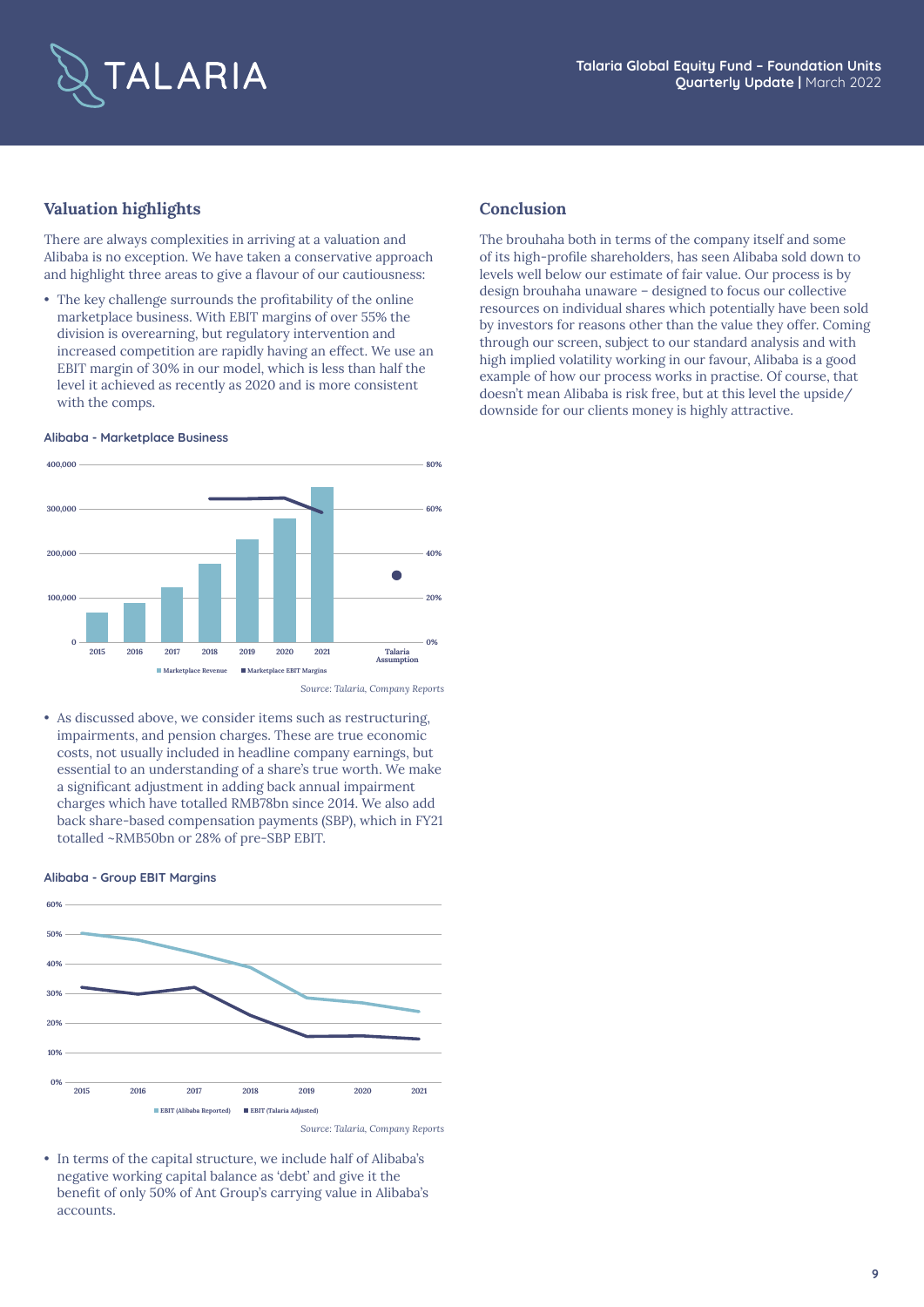

## **Talaria Global Equity Fund - Foundation Units**

#### **Top 10 Holdings\***

| Company name                                                    | (% weight) |
|-----------------------------------------------------------------|------------|
| <b>Novartis</b>                                                 | 7.8%       |
| Sanofi                                                          | 6.6%       |
| Johnson & Johnson                                               | 4.8%       |
| Sodexo                                                          | 4.8%       |
| Alibaba                                                         | 4.5%       |
| Roche                                                           | 4.2%       |
| Secom                                                           | 3.7%       |
| Henkel                                                          | 3.7%       |
| Wheaton Precious Metals                                         | 3.7%       |
| Mitsubishi Electric                                             | 3.6%       |
| * Weightings include option positions held and cash backing put |            |

#### **Performance at 31 March 2022**

| Period               | Income<br>Return | Growth<br>Return | <b>Total</b><br>Return | <b>Average Market</b><br><b>Exposure</b> |
|----------------------|------------------|------------------|------------------------|------------------------------------------|
| 1 month              | 1.07%            | $-2.89%$         | $-1.82%$               | 56%                                      |
| 3 months             | 1.09%            | $-1.46%$         | $-0.38%$               | 56%                                      |
| 6 months             | 2.16%            | 0.07%            | 2.23%                  | 59%                                      |
| 1 year               | 5.54%            | 5.15%            | 10.69%                 | 57%                                      |
| 3 years p.a.         | 7.43%            | 0.30%            | 7.72%                  | 55%                                      |
| 5 years p.a.         | 7.66%            | $-0.09%$         | 7.57%                  | 58%                                      |
| 7 years p.a.         | 7.57%            | $-1.33%$         | 6.24%                  | 59%                                      |
| Since Inception p.a. | 7.04%            | 0.27%            | 7.31%                  | 61%                                      |

1 Fund Returns are calculated after fees and expenses and assume the reinvestment of distributions 2 Inception date for performance calculations is 18 August 2008

3 Income Return includes realised capital gains<br>4 Past performance is not a reliable indicator of future performance<br>5 Average Market Exposure based on delta-adjusted exposure of underlying portfolio

options. It assumes that put options will be exercised.



\* Weightings include option positions held and cash backing put options.

It assumes that put options will be exercised.

#### **Quarterly distribution**

| Period           | Cents per<br>Units | Reinvestment price |
|------------------|--------------------|--------------------|
| March 2022       | 5.5215             | \$5.0036           |
| December 2021    | 5.2967             | \$5.0779           |
| September 2021   | 1.2249             | \$1.0000           |
| <b>June 2021</b> | 1.7752             | \$0.9836           |
| March 2021       | 1.5906             | \$0.9517           |
| December 2020    | 1.5916             | \$0.9096           |
| September 2020   | 1.6421             | \$0.8813           |
| June 2020        | 4.2809             | \$0.8962           |
| March 2020       | 1.5373             | \$0.9288           |
| December 2019    | 1.0177             | \$1.0431           |

# Japan 15% Cash 20% Asia ex Japan 4%

Europe ex-UK 34%

| <b>Asset allocation</b> | % weight |
|-------------------------|----------|
| Global equity           | 50.3%    |
| Cash – put option cover | 29.9%    |
| Cash                    | 19.8%    |
| <b>Total</b>            | 100%     |
|                         |          |

### **Portfolio contributors# Portfolio Portfolio Property**

| Mckesson                   | Sodexo              |
|----------------------------|---------------------|
| Bayer                      | Mitsubishi Electric |
| Newmont                    | Henkel              |
| Canadian Natural Resources | Asahi               |

1 Portfolio contributors and detractors are based on absolute quarterly contributions to return, including option positions



USA 19%

UK 2% Canada 5%